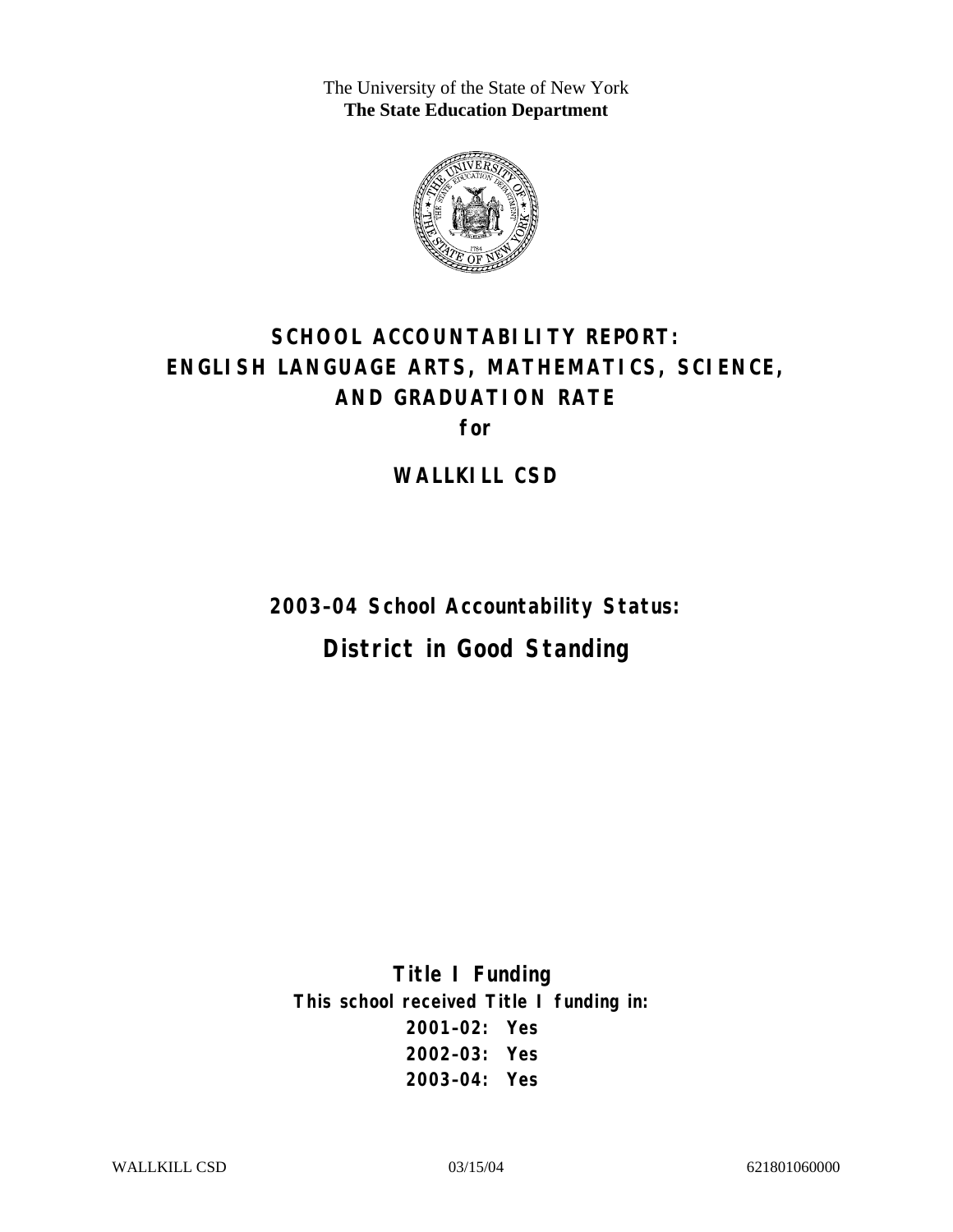#### **District/School Accountability Status Categories**

The list below defines the district or school status categories under New York State's district and school accountability system, which is divided into a Federal Title I component and a State component. A district or school that does not receive Title I funding in a school year does not have a federal status in that year. Schools receiving Title I funds that are not in good standing must provide school choice for their students; those in need of improvement year 2 and beyond must also provide Supplemental Education Services to eligible students. Other consequences for districts and schools not in good standing can be found at: www.emsc.nysed.gov/deputy/nclb/accountability/siinfo.htm. To be removed from any improvement status, a district or school must make Adequate Yearly Progress (AYP) for two consecutive years, or in the case of a School Under Registration Review, achieve the performance targets established for the school by the Commissioner.

**District/School in Good Standing:** A district or school is considered to be in good standing if it has not been identified as a District or School in Need of Improvement, Requiring Corrective Action, Planning for Restructuring, or Requiring Academic Progress, or as a School Under Registration Review.

**District/School Requiring Academic Progress:** Under the State component of New York's accountability system, a district or school that did not make AYP in the same grade and subject for two consecutive years is considered a School Requiring Academic Progress (Year 1) the following year. In each succeeding year that the school fails to make AYP, the year designation is incremented by one.

**District/School in Need of Improvement (Year 1):** A district or school that has not made AYP for two consecutive years in the same grade or subject while receiving Title I funds is considered a District/School in Need of Improvement (Year 1) the following year.

**District/School in Need of Improvement (Year 2):** A District or School in Need of Improvement (Year 1) that does not make AYP in the grade or subject for which it was identified while receiving Title I funds is considered a District or School in Need of Improvement (Year 2) the following year.

**District/School Requiring Corrective Action:** A District or School in Need of Improvement (Year 2) that does not make AYP in the grade or subject for which it was identified while receiving Title I funds is considered a District or School Requiring Corrective Action the following year.

**District/School Planning for Restructuring:** A District or School Requiring Corrective Action that does not make AYP in the grade or subject for which it was identified while receiving Title I funds is considered a District or School Planning for Restructuring the following year.

**School Under Registration Review (SURR):** Schools that are farthest from the State standard and have been determined by the Commissioner to be most in need of improvement are Schools Under Registration Review. These schools must achieve performance targets specified by the Commissioner of Education in their area(s) of identification within a prescribed timeframe or risk having their registration revoked by the Board of Regents.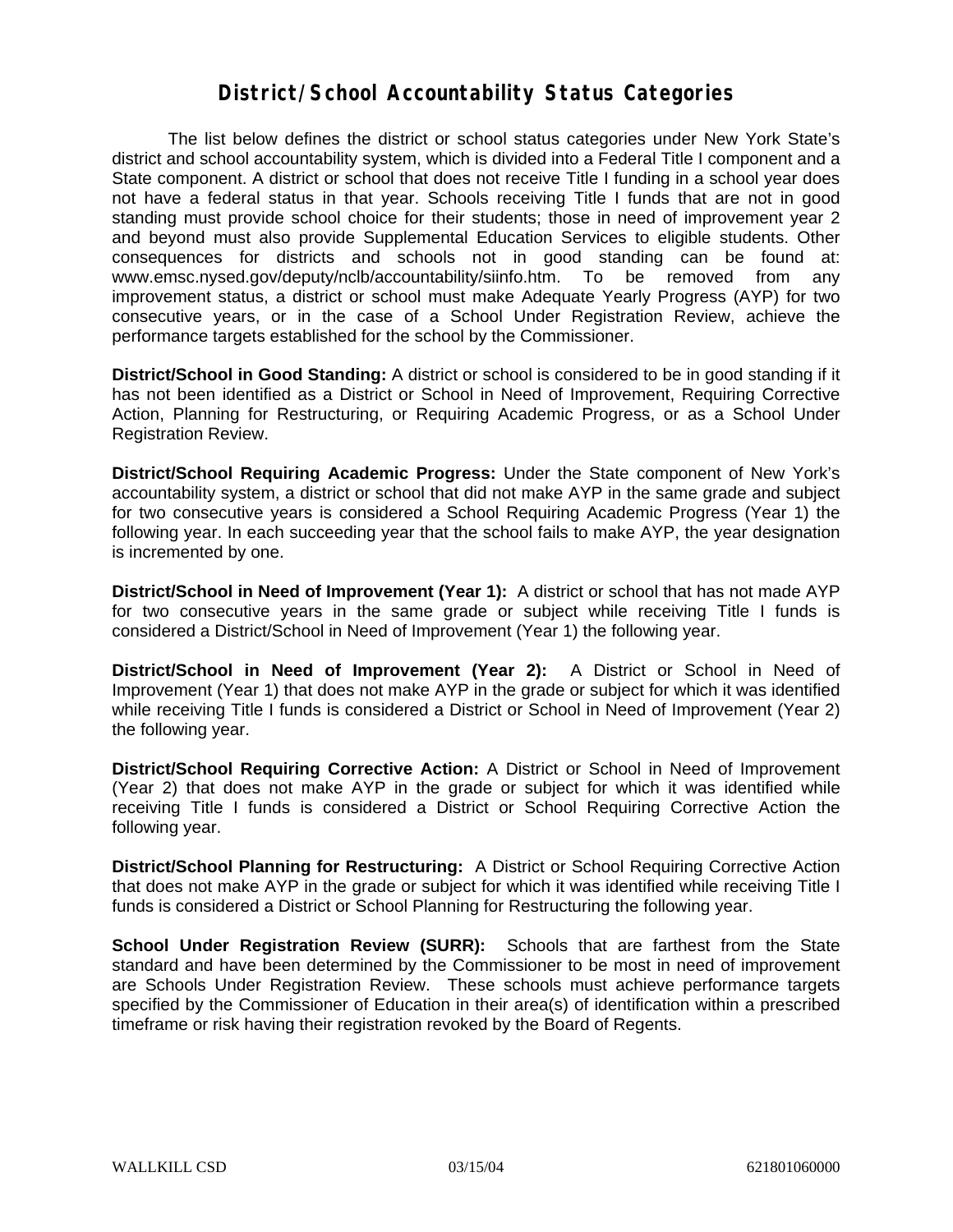## **Elementary-Level English Language Arts**

Definitions of terms, such as Performance Index and Effective Annual Measurable Objective (AMO), are in the glossary, which is the last page of this report.

**For a school to make Adequate Yearly Progress (AYP) in 2002–03, every accountability group must make AYP.** 

**For an accountability group to make AYP in 2002–03, it must** 

- 1. meet the 95 percent participation requirement (*2002–03 Participation*), *and*
- 2. *either* meet its Effective AMO *or* make safe harbor (*2002–03 Performance* and *Standards*).

To meet the participation requirement, 95 percent of the grade 4 enrollment in each accountability group with 40 or more students must

be tested. To meet the Effective AMO, the Performance Index for each group with 30 or more continuously enrolled students must equal or exceed the Effective AMO. To make safe harbor, the Performance Index of each of these groups must equal or exceed its ELA safe harbor target *and* the group must meet the elementary-level science qualification for safe harbor. (See the elementary-level science page of this report for further information on meeting the science qualification for safe harbor.)

*ELA Safe Harbor Targets:* The elementary-level 2002–03 ELA Safe Harbor Target is calculated by using the following equation: 2001–02 PI + (200 – the 2001–02 PI) <sup>×</sup> 0.10. The 2003–04 ELA Safe Harbor Target is calculated by using the following equation: 2002–03 PI + (200 – the 2002–03 PI)  $\times$  0.10. The 2003–04 target is provided for groups whose PI was below the Effective AMO in 2002–03.

|                                   | 2002-03 Participation |                                    | 2002-03 Performance*                                    |                      |                  | 2002-03 Standards                   | <b>Made</b>                                               | 2003-04                                |                                                   |
|-----------------------------------|-----------------------|------------------------------------|---------------------------------------------------------|----------------------|------------------|-------------------------------------|-----------------------------------------------------------|----------------------------------------|---------------------------------------------------|
| <b>Accountability Group</b>       | Grade 4<br>Enrollment | Percent of<br>Enrollment<br>Tested | Count of<br>Continuously<br>Enrolled<br><b>Students</b> | Performance<br>Index | Effective<br>AMO | <b>ELA Safe</b><br>Harbor<br>Target | Met the<br>Science<br>Qualification<br>for Safe<br>Harbor | AYP in<br><b>ELA</b> in<br>$2002 - 03$ | <b>ELA Safe</b><br><b>Harbor</b><br><b>Target</b> |
| All Students                      | 268                   | 100%                               | 263                                                     | 162                  | 116              |                                     |                                                           | Yes                                    |                                                   |
| <b>Students with Disabilities</b> | 33                    |                                    | 33                                                      | 91                   | 106              | 106                                 | Yes                                                       | <b>No</b>                              | 102                                               |
| American Indian/Alaskan Native    |                       |                                    |                                                         |                      |                  |                                     |                                                           |                                        |                                                   |
| Black                             | 10                    |                                    | 10                                                      |                      |                  |                                     |                                                           |                                        |                                                   |
| Hispanic                          | 33                    |                                    | 30                                                      | 137                  | 106              |                                     |                                                           | Yes                                    |                                                   |
| Asian or Pacific Islander         |                       |                                    |                                                         |                      |                  |                                     |                                                           |                                        |                                                   |
| White                             | 224                   | 100%                               | 222                                                     | 167                  | 116              |                                     |                                                           | <b>Yes</b>                             |                                                   |
| Limited English Proficient        | 9                     |                                    | 8                                                       |                      |                  |                                     |                                                           |                                        |                                                   |
| Economically Disadvantaged        | 50                    | 100%                               | 49                                                      | 149                  | 109              |                                     |                                                           | <b>Yes</b>                             |                                                   |
| <b>Final AYP Determination</b>    |                       |                                    |                                                         |                      |                  |                                     |                                                           | <b>No</b>                              |                                                   |

\*For schools with fewer than 30 continuously enrolled tested students in 2002–03, data for 2001–02 and 2002–03 were combined to determine counts and PIs.

\*\*Groups with a "\*\*" are not required to meet the science qualification for safe harbor to make safe harbor in English and mathematics because fewer than 30 students in the group were administered the science test.

**State accountability status in elementary-level English language arts: District in Good Standing** 

Title I accountability status in elementary-level English language arts: District in Good Standing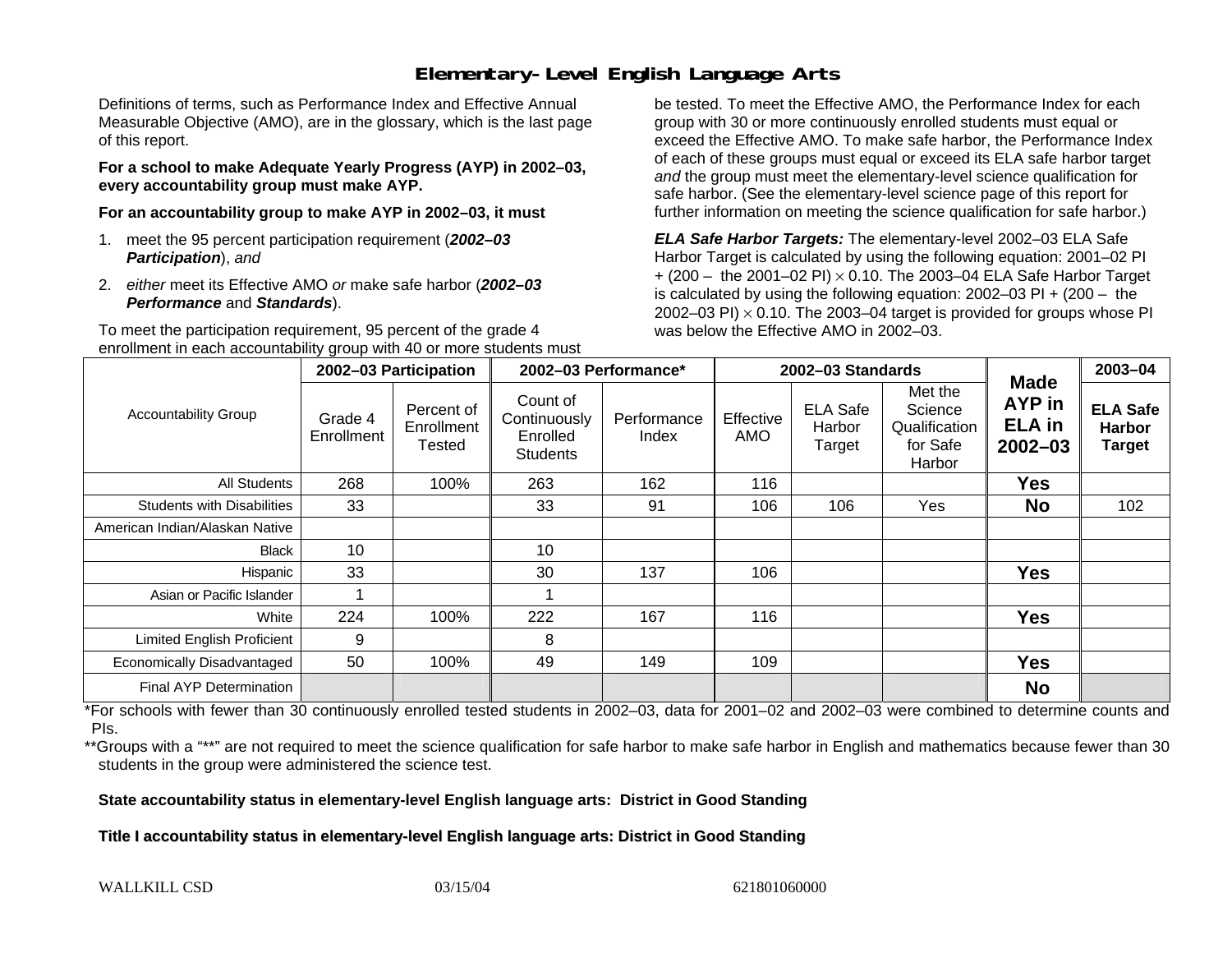## **Elementary-Level Mathematics**

Definitions of terms, such as Performance Index and Effective Annual Measurable Objective (AMO), are in the glossary, which is the last page of this report.

**For a school to make Adequate Yearly Progress (AYP) in 2002–03, every accountability group must make AYP.** 

**For an accountability group to make AYP in 2002–03, it must** 

- 1. meet the 95 percent participation requirement (*2002–03 Participation*), *and*
- 2. *either* meet its Effective AMO *or* make safe harbor (*2002–03 Performance* and *Standards*).

To meet the participation requirement, 95 percent of the grade 4 enrollment in each accountability group with 40 or more students must

be tested. To meet the Effective AMO, the Performance Index for each group with 30 or more continuously enrolled students must equal or exceed the Effective AMO. To make safe harbor, the Performance Index of each of these groups must equal or exceed its math safe harbor target *and* the group must meet the elementary-level science qualification for safe harbor. (See the elementary-level science page of this report for further information on meeting the science qualification for safe harbor.)

*Math Safe Harbor Targets:* The elementary-level 2002–03 Math Safe Harbor Target is calculated by using the following equation: 2001–02 PI + (200 – the 2001–02 PI) × 0.10. The 2003–04 Math Safe Harbor Target is calculated by using the following equation: 2002–03 PI + (200  $-$  the 2002–03 PI)  $\times$  0.10. The 2003–04 target is provided for groups whose PI was below the Effective AMO in 2002–03.

|                                   | 2002-03 Participation |                                    | 2002-03 Performance*                             |                      | 2002-03 Standards       |                               |                                                           |                                                               | 2003-04                                            |
|-----------------------------------|-----------------------|------------------------------------|--------------------------------------------------|----------------------|-------------------------|-------------------------------|-----------------------------------------------------------|---------------------------------------------------------------|----------------------------------------------------|
| <b>Accountability Group</b>       | Grade 4<br>Enrollment | Percent of<br>Enrollment<br>Tested | Count of<br>Continuously<br>Enrolled<br>Students | Performance<br>Index | Effective<br><b>AMO</b> | Math Safe<br>Harbor<br>Target | Met the<br>Science<br>Qualification<br>for Safe<br>Harbor | <b>Made</b><br><b>AYP</b> in<br><b>Math in</b><br>$2002 - 03$ | <b>Math Safe</b><br><b>Harbor</b><br><b>Target</b> |
| All Students                      | 274                   | 100%                               | 262                                              | 178                  | 129                     |                               |                                                           | <b>Yes</b>                                                    |                                                    |
| <b>Students with Disabilities</b> | 32                    |                                    | 32                                               | 128                  | 119                     |                               |                                                           | <b>Yes</b>                                                    |                                                    |
| American Indian/Alaskan Native    |                       |                                    |                                                  |                      |                         |                               |                                                           |                                                               |                                                    |
| <b>Black</b>                      | 10                    |                                    | 10                                               |                      |                         |                               |                                                           |                                                               |                                                    |
| Hispanic                          | 34                    |                                    | 30                                               | 150                  | 119                     |                               |                                                           | <b>Yes</b>                                                    |                                                    |
| Asian or Pacific Islander         |                       |                                    |                                                  |                      |                         |                               |                                                           |                                                               |                                                    |
| White                             | 229                   | 100%                               | 221                                              | 184                  | 129                     |                               |                                                           | <b>Yes</b>                                                    |                                                    |
| <b>Limited English Proficient</b> | 9                     |                                    | 8                                                |                      |                         |                               |                                                           |                                                               |                                                    |
| Economically Disadvantaged        | 49                    | 100%                               | 48                                               | 160                  | 122                     |                               |                                                           | <b>Yes</b>                                                    |                                                    |
| <b>Final AYP Determination</b>    |                       |                                    |                                                  |                      |                         |                               |                                                           | <b>Yes</b>                                                    |                                                    |

\*For schools with fewer than 30 continuously enrolled tested students in 2002–03, data for 2001–02 and 2002–03 were combined to determine counts and PIs. \*\*Groups with a "\*\*" are not required to meet the science qualification for safe harbor to make safe harbor in English and mathematics because fewer than 30 students in the group were administered the science test.

**State accountability status in elementary-level mathematics: District in Good Standing** 

Title I accountability status in elementary-level mathematics: District in Good Standing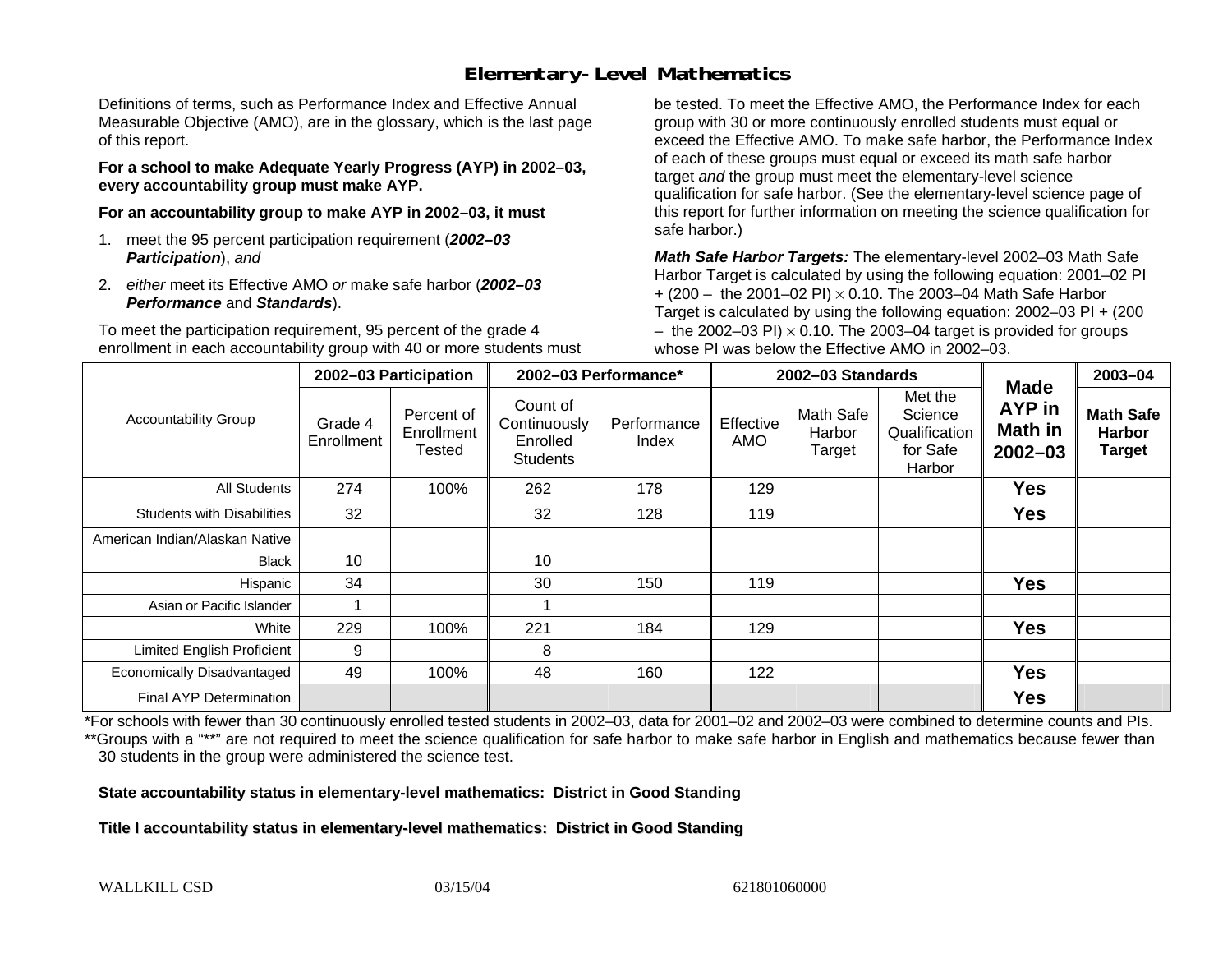#### **Elementary-Level Science**

Definitions of terms, such as Progress Target and Adequate Yearly Progress (AYP), are in the glossary, which is the last page of this report.

*Made AYP in Science in 2002–03:* For a school to make AYP in science, the Percent At or Above SDL for the "All Students" group must equal or exceed the State Science Standard or the Science Progress Target.

**State Designated Level (SDL):** The score that students taking the elementary-level science test must equal or exceed on the written portion of the test to meet the State Science Standard.

*Qualification for Safe Harbor in Elementary-Level ELA and Math:* For an accountability group to be considered Qualified for Safe Harbor in Elementary-Level ELA and Math, the Percent At or Above SDL must equal or exceed the State Science Standard or the Science Progress Target in elementary-level science for that group. Groups with fewer than 30 students tested in elementary-level science are not subject to this qualification criterion.

*Science Progress Targets:* The elementary-level 2002–03 Science Progress Target is calculated by adding one point to the 2001–02 Percent At or Above SDL. The 2003–04 Science Progress Target is calculated by multiplying the 2002–03 Percent At or Above SDL by two and then adding one point. The 2003–04 target is provided for groups whose Percent At or Above SDL was below the State Science Standard in 2002–03.

|                                   |                                                         | 2002-03 Performance*       | 2002-03 Standards                   |                               |                                             | $2002 - 03$                                                             | 2003-04                       |
|-----------------------------------|---------------------------------------------------------|----------------------------|-------------------------------------|-------------------------------|---------------------------------------------|-------------------------------------------------------------------------|-------------------------------|
| <b>Accountability Group</b>       | Count of<br>Continuously<br>Enrolled<br><b>Students</b> | Percent At or<br>Above SDL | <b>State</b><br>Science<br>Standard | Science<br>Progress<br>Target | <b>Made AYP</b><br>in Science<br>in 2002-03 | Qualified for<br>Safe Harbor in<br>Elementary-<br>Level ELA and<br>Math | Science<br>Progress<br>Target |
| All Students                      | 260                                                     | 77                         | 40                                  |                               | <b>Yes</b>                                  | Yes                                                                     |                               |
| <b>Students with Disabilities</b> | 32                                                      | 47                         | 40                                  |                               |                                             | Yes                                                                     |                               |
| American Indian/Alaskan Native    |                                                         |                            |                                     |                               |                                             |                                                                         |                               |
| <b>Black</b>                      | 10                                                      |                            |                                     |                               |                                             |                                                                         |                               |
| Hispanic                          | 29                                                      |                            |                                     |                               |                                             |                                                                         |                               |
| Asian or Pacific Islander         |                                                         |                            |                                     |                               |                                             |                                                                         |                               |
| White                             | 220                                                     | 81                         | 40                                  |                               |                                             | <b>Yes</b>                                                              |                               |
| Limited English Proficient        | 8                                                       |                            |                                     |                               |                                             |                                                                         |                               |
| Economically Disadvantaged        | 47                                                      | 62                         | 40                                  |                               |                                             | Yes                                                                     |                               |
| <b>Final AYP Determination</b>    |                                                         |                            |                                     |                               | <b>Yes</b>                                  |                                                                         |                               |

\*For schools with fewer than 30 continuously enrolled students in 2002–03, data for 2001–02 and 2002–03 were combined to determine counts and percents at or above SDL.

#### **State accountability status in elementary-level science: District in Good Standing**

#### Title I accountability status in elementary-level science: District in Good Standing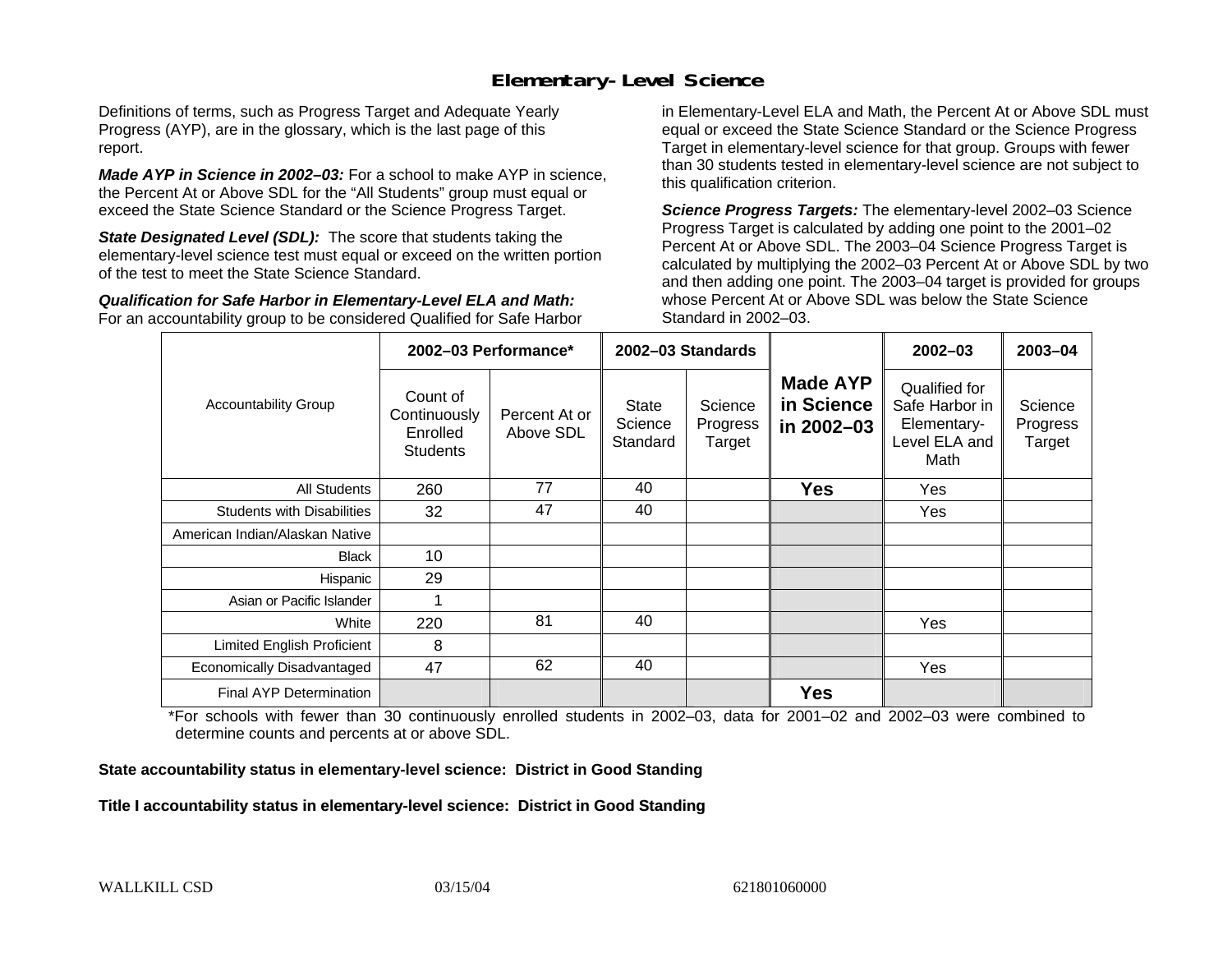### **Middle-Level English Language Arts**

Definitions of terms, such as Performance Index and Effective Annual Measurable Objective (AMO), are in the glossary, which is the last page of this report.

**For a school to make Adequate Yearly Progress (AYP) in 2002–03, every accountability group must make AYP.** 

**For an accountability group to make AYP in 2002–03, it must** 

- 1. meet the 95 percent participation requirement (*2002–03 Participation*), *and*
- 2. *either* meet its Effective AMO *or* make safe harbor (*2002–03 Performance* and *Standards*).

To meet the participation requirement, 95 percent of the grade 8 enrollment in each accountability group with 40 or more students must

be tested. To meet the Effective AMO, the Performance Index for each group with 30 or more continuously enrolled students must equal or exceed the Effective AMO. To make safe harbor, the Performance Index of each of these groups must equal or exceed its ELA safe harbor target *and* the group must meet the middle-level science qualification for safe harbor. (See the middle-level science page of this report for further information on meeting the science qualification for safe harbor.)

*ELA Safe Harbor Targets:* The middle-level *2002–03* ELA Safe Harbor Target is calculated by using the following equation: 2001–02 PI + (200  $-$  the 2001–02 PI)  $\times$  0.10. The 2003–04 ELA Safe Harbor Target is  $\,$ calculated by using the following equation:  $2002-03$  PI +  $(200 -$  the 2002–03 PI)  $\times$  0.10. The 2003–04 target is provided for groups whose PI was below the Effective AMO in 2002–03.

|                                   | 2002-03 Participation |                                    | 2002-03 Performance*                                    |                      |                         | 2002-03 Standards                   | <b>Made</b>                                               | 2003-04                                |                                            |
|-----------------------------------|-----------------------|------------------------------------|---------------------------------------------------------|----------------------|-------------------------|-------------------------------------|-----------------------------------------------------------|----------------------------------------|--------------------------------------------|
| <b>Accountability Group</b>       | Grade 8<br>Enrollment | Percent of<br>Enrollment<br>Tested | Count of<br>Continuously<br>Enrolled<br><b>Students</b> | Performance<br>Index | Effective<br><b>AMO</b> | <b>ELA Safe</b><br>Harbor<br>Target | Met the<br>Science<br>Qualification<br>for Safe<br>Harbor | AYP in<br><b>ELA</b> in<br>$2002 - 03$ | <b>ELA Safe</b><br><b>Harbor</b><br>Target |
| All Students                      | 309                   | 99%                                | 301                                                     | 133                  | 101                     |                                     |                                                           | <b>Yes</b>                             |                                            |
| <b>Students with Disabilities</b> | 62                    | 98%                                | 60                                                      | 80                   | 95                      | 95                                  | Yes                                                       | <b>No</b>                              | 92                                         |
| American Indian/Alaskan Native    |                       |                                    |                                                         |                      |                         |                                     |                                                           |                                        |                                            |
| <b>Black</b>                      | 15                    |                                    | 14                                                      |                      |                         |                                     |                                                           |                                        |                                            |
| Hispanic                          | 38                    |                                    | 37                                                      | 103                  | 91                      |                                     |                                                           | <b>Yes</b>                             |                                            |
| Asian or Pacific Islander         |                       |                                    |                                                         |                      |                         |                                     |                                                           |                                        |                                            |
| White                             | 255                   | 99%                                | 249                                                     | 140                  | 100                     |                                     |                                                           | <b>Yes</b>                             |                                            |
| <b>Limited English Proficient</b> |                       |                                    |                                                         |                      |                         |                                     |                                                           |                                        |                                            |
| Economically Disadvantaged        | 66                    | 98%                                | 63                                                      | 103                  | 95                      |                                     |                                                           | <b>Yes</b>                             |                                            |
| <b>Final AYP Determination</b>    |                       |                                    |                                                         |                      |                         |                                     |                                                           | <b>No</b>                              |                                            |

\*For schools with fewer than 30 continuously enrolled tested students in 2002–03, data for 2001–02 and 2002–03 were combined to determine counts and PIs.

\*\*Groups with a "\*\*" are not required to meet the science qualification for safe harbor to make safe harbor in English and mathematics because fewer than 30 students in the group were administered the science test.

**State accountability status in middle-level English language arts: District in Good Standing** 

Title I accountability status in middle-level English language arts: District in Good Standing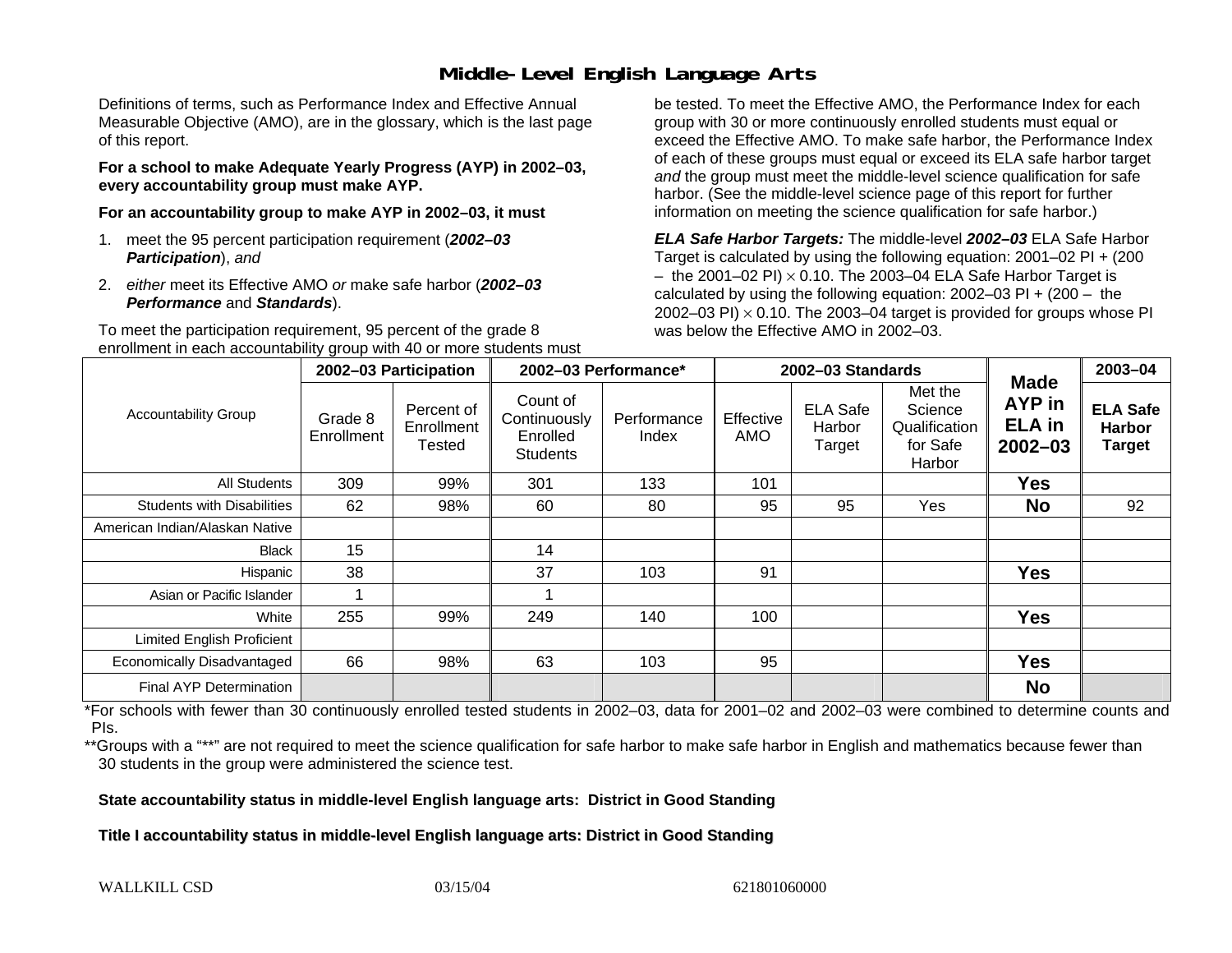### **Middle-Level Mathematics**

Definitions of terms, such as Performance Index and Effective Annual Measurable Objective (AMO), are in the glossary, which is the last page of this report.

**For a school to make Adequate Yearly Progress (AYP) in 2002–03, every accountability group must make AYP.** 

**For an accountability group to make AYP in 2002–03, it must** 

- 1. meet the 95 percent participation requirement (*2002–03 Participation*), *and*
- 2. *either* meet its Effective AMO *or* make safe harbor (*2002–03 Performance* and *Standards*).

To meet the participation requirement, 95 percent of the grade 8 enrollment in each accountability group with 40 or more students must

be tested. To meet the Effective AMO, the Performance Index for each group with 30 or more continuously enrolled students must equal or exceed the Effective AMO. To make safe harbor, the Performance Index of each of these groups must equal or exceed its math safe harbor target *and* the group must meet the middle-level science qualification for safe harbor. (See the middle-level science page of this report for further information on meeting the science qualification for safe harbor.)

*Math Safe Harbor Targets:* The middle-level 2002–03 Math Safe Harbor Target is calculated by using the following equation: 2001–02 PI + (200 – the 2001–02 PI) × 0.10. The 2003–04 Math Safe Harbor Target is calculated by using the following equation: 2002–03 PI + (200  $-$  the 2002–03 PI)  $\times$  0.10. The 2003–04 target is provided for groups whose PI was below the Effective AMO in 2002–03

|                                   | 2002-03 Participation |                                    | 2002-03 Performance*                                    |                      |                         | 2002-03 Standards             |                                                           | 2003-04                                                |                                                    |
|-----------------------------------|-----------------------|------------------------------------|---------------------------------------------------------|----------------------|-------------------------|-------------------------------|-----------------------------------------------------------|--------------------------------------------------------|----------------------------------------------------|
| <b>Accountability Group</b>       | Grade 8<br>Enrollment | Percent of<br>Enrollment<br>Tested | Count of<br>Continuously<br>Enrolled<br><b>Students</b> | Performance<br>Index | Effective<br><b>AMO</b> | Math Safe<br>Harbor<br>Target | Met the<br>Science<br>Qualification<br>for Safe<br>Harbor | <b>Made</b><br>AYP in<br><b>Math in</b><br>$2002 - 03$ | <b>Math Safe</b><br><b>Harbor</b><br><b>Target</b> |
| All Students                      | 309                   | 99%                                | 299                                                     | 133                  | 75                      |                               |                                                           | Yes                                                    |                                                    |
| <b>Students with Disabilities</b> | 61                    | 98%                                | 60                                                      | 60                   | 69                      | 64                            | Yes                                                       | <b>No</b>                                              | 74                                                 |
| American Indian/Alaskan Native    |                       |                                    |                                                         |                      |                         |                               |                                                           |                                                        |                                                    |
| <b>Black</b>                      | 15                    |                                    | 14                                                      |                      |                         |                               |                                                           |                                                        |                                                    |
| Hispanic                          | 36                    |                                    | 35                                                      | 103                  | 65                      |                               |                                                           | <b>Yes</b>                                             |                                                    |
| Asian or Pacific Islander         |                       |                                    |                                                         |                      |                         |                               |                                                           |                                                        |                                                    |
| White                             | 257                   | 99%                                | 249                                                     | 139                  | 74                      |                               |                                                           | <b>Yes</b>                                             |                                                    |
| Limited English Proficient        |                       |                                    |                                                         |                      |                         |                               |                                                           |                                                        |                                                    |
| Economically Disadvantaged        | 63                    | 98%                                | 61                                                      | 93                   | 69                      |                               |                                                           | <b>Yes</b>                                             |                                                    |
| <b>Final AYP Determination</b>    |                       |                                    |                                                         |                      |                         |                               |                                                           | <b>No</b>                                              |                                                    |

\*For schools with fewer than 30 continuously enrolled tested students in 2002–03, data for 2001–02 and 2002–03 were combined to determine counts and PIs.

\*\*Groups with a "\*\*" are not required to meet the science qualification for safe harbor to make safe harbor in English and mathematics because fewer than 30 students in the group were administered the science test.

**State accountability status in middle-level mathematics: District in Good Standing** 

Title I accountability status in middle-level mathematics: District in Good Standing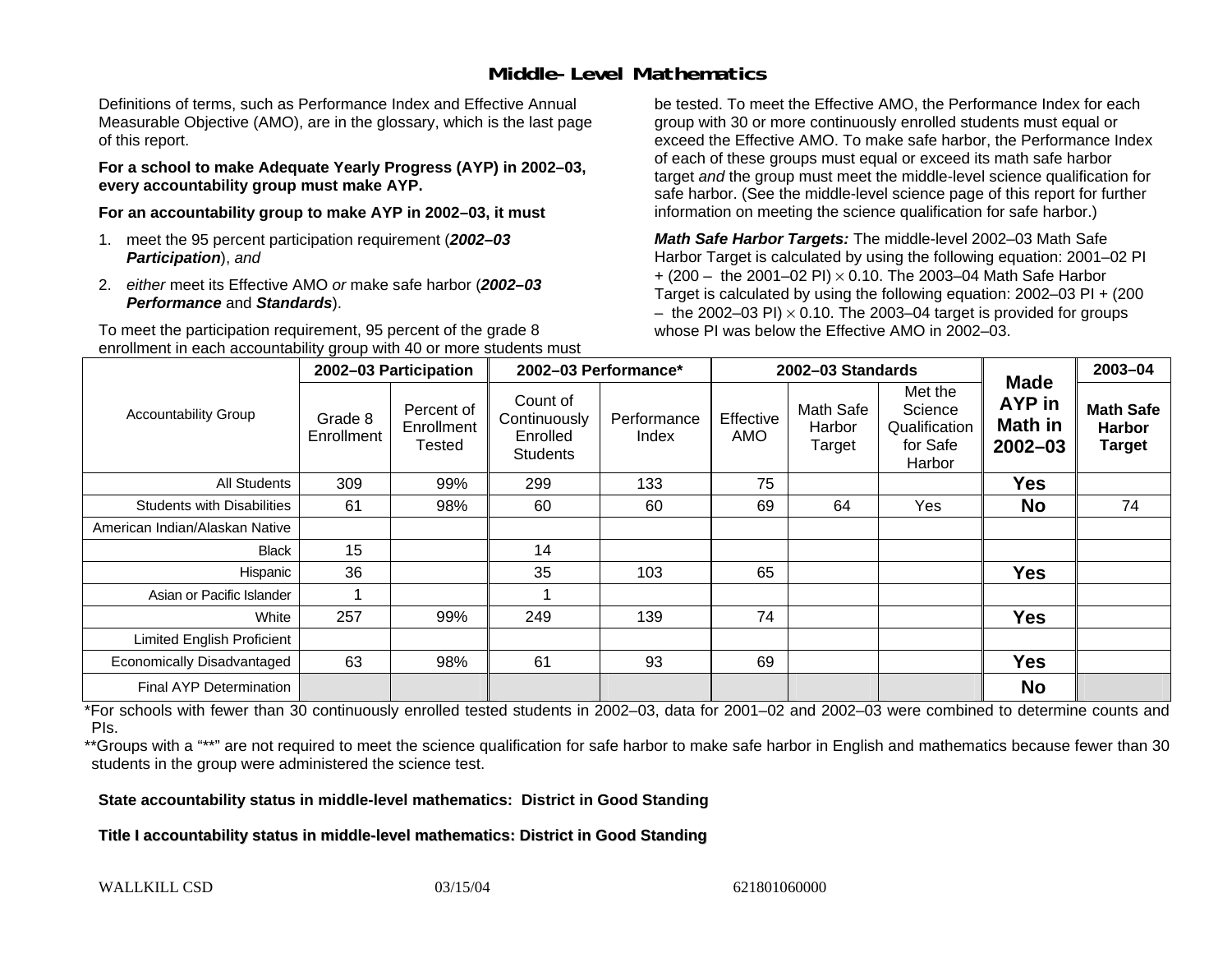### **Middle-Level Science**

Definitions of terms, such as Progress Target and Adequate Yearly Progress (AYP), are in the glossary, which is the last page of this report.

*Made AYP in Science in 2002–03:* For a school to make AYP in science, the Performance Index (PI) for the "All Students" group must equal or exceed the State Science Standard or the Science Progress Target.

*Qualification for Safe Harbor in Middle-Level ELA and Math:* For an accountability group to be considered Qualified for Safe Harbor in

Middle-Level ELA and Math, the PI must equal or exceed the State Science Standard or the Science Progress Target in middle-level science for that group. Groups with fewer than 30 students tested in middle-level science are not subject to this qualification criterion.

*Science Progress Targets:* The middle-level 2002–03 Science Progress Target is calculated by adding one point to the 2001–02 PI. The 2003–04 Science Progress Target is calculated by adding one point to the 2002–03 PI. The 2003–04 target is provided for groups whose PI was below the State Science Standard in 2002–03.

|                                   |                                                         | 2002-03 Performance* |                                     | 2002-03 Standards             |                                             | $2002 - 03$                                                            | $2003 - 04$                   |
|-----------------------------------|---------------------------------------------------------|----------------------|-------------------------------------|-------------------------------|---------------------------------------------|------------------------------------------------------------------------|-------------------------------|
| <b>Accountability Group</b>       | Count of<br>Continuously<br>Enrolled<br><b>Students</b> | Performance<br>Index | <b>State</b><br>Science<br>Standard | Science<br>Progress<br>Target | <b>Made AYP</b><br>in Science<br>in 2002-03 | Qualified<br>for Safe<br>Harbor in<br>Middle-<br>Level ELA<br>and Math | Science<br>Progress<br>Target |
| <b>All Students</b>               | 296                                                     | 184                  | 100                                 |                               | <b>Yes</b>                                  | Yes                                                                    |                               |
| <b>Students with Disabilities</b> | 57                                                      | 146                  | 100                                 |                               |                                             | Yes                                                                    |                               |
| American Indian/Alaskan Native    |                                                         |                      |                                     |                               |                                             |                                                                        |                               |
| <b>Black</b>                      | 14                                                      |                      |                                     |                               |                                             |                                                                        |                               |
| Hispanic                          | 34                                                      | 162                  | 100                                 |                               |                                             | Yes                                                                    |                               |
| Asian or Pacific Islander         | 1                                                       |                      |                                     |                               |                                             |                                                                        |                               |
| White                             | 247                                                     | 189                  | 100                                 |                               |                                             | Yes                                                                    |                               |
| Limited English Proficient        |                                                         |                      |                                     |                               |                                             |                                                                        |                               |
| Economically Disadvantaged        | 59                                                      | 168                  | 100                                 |                               |                                             | Yes                                                                    |                               |
| Final AYP Determination           |                                                         |                      |                                     |                               | <b>Yes</b>                                  |                                                                        |                               |

\*For schools with fewer than 30 continuously enrolled students in 2002–03, data for 2001–02 and 2002–03 were combined to determine counts and PIs.

**State accountability status in middle-level science: District in Good Standing** 

Title I accountability status in middle-level science: District in Good Standing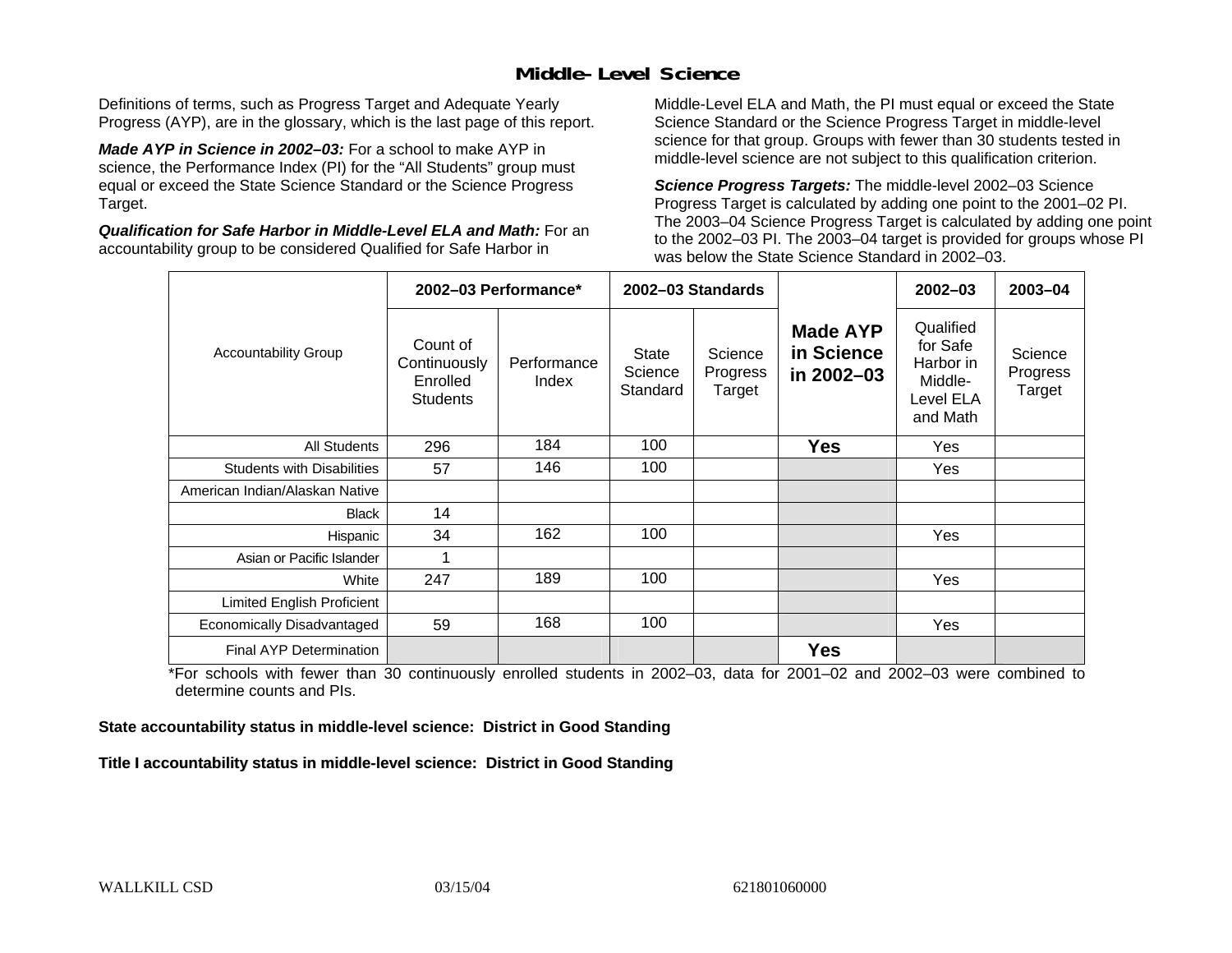### **Secondary-Level English Language Arts**

Definitions of terms, such as Performance Index and Effective Annual Measurable Objective (AMO), are in the glossary, which is the last page of this report.

#### **For a school to make Adequate Yearly Progress (AYP) in 2002–03, every accountability group must make AYP.**

**For an accountability group to make AYP in 2002–03,** it must meet its Effective AMO *or* make safe harbor (*2002–03 Performance* and *Standards*). To meet the Effective AMO, the Performance Index for each group with 30 or more cohort members must equal or exceed the Effective AMO. To make safe harbor, the Performance Index of each of these groups must equal or exceed its ELA safe harbor target *and* the group must meet the graduation-rate qualification for safe harbor. (See the graduation-rate page of this report for further information on meeting the graduation-rate qualification for safe harbor.)

*ELA Safe Harbor Targets:* The secondary-level 2002–03 ELA Safe Harbor Target is calculated by using the following equation: 2001–02 PI + (200 – the 2001–02 PI) <sup>×</sup> 0.10. The 2003–04 ELA Safe Harbor Target is calculated by using the following equation: 2002–03 PI + (200 – the 2002–03 PI)  $\times$  0.10. The 2003–04 target is provided for groups whose PI was below the Effective AMO in 2002–03.

|                                   | 2002-03 Performance*                                        |                                                                                 |     | 2002-03 Standards                                                     | <b>Made</b>                            | 2003-04                             |  |
|-----------------------------------|-------------------------------------------------------------|---------------------------------------------------------------------------------|-----|-----------------------------------------------------------------------|----------------------------------------|-------------------------------------|--|
| <b>Accountability Group</b>       | Count of 1999<br>Accountability<br>Cohort<br><b>Members</b> | <b>ELA Safe</b><br>Effective<br>Performance<br>Harbor<br>AMO<br>Index<br>Target |     | Met the<br><b>Graduation-Rate</b><br>Qualification for<br>Safe Harbor | AYP in<br><b>ELA in</b><br>$2002 - 03$ | <b>ELA Safe</b><br>Harbor<br>Target |  |
| All Students                      | 221                                                         | 162                                                                             | 135 |                                                                       | Yes                                    | <b>Yes</b>                          |  |
| <b>Students with Disabilities</b> | 21                                                          |                                                                                 |     |                                                                       |                                        |                                     |  |
| American Indian/Alaskan Native    |                                                             |                                                                                 |     |                                                                       |                                        |                                     |  |
| <b>Black</b>                      | 6                                                           |                                                                                 |     |                                                                       |                                        |                                     |  |
| Hispanic                          | 26                                                          |                                                                                 |     |                                                                       |                                        |                                     |  |
| Asian or Pacific Islander         |                                                             |                                                                                 |     |                                                                       |                                        |                                     |  |
| White                             | 188                                                         | 168                                                                             | 134 |                                                                       | Yes                                    | <b>Yes</b>                          |  |
| <b>Limited English Proficient</b> |                                                             |                                                                                 |     |                                                                       |                                        |                                     |  |
| Economically Disadvantaged        | 10                                                          |                                                                                 |     |                                                                       |                                        |                                     |  |
| Final AYP Determination           |                                                             |                                                                                 |     |                                                                       |                                        | <b>Yes</b>                          |  |

\*For schools with fewer than thirty 1999 accountability cohort members, 1998 and 1999 cohort data were combined to determine counts and PIs.

\*\*Groups with a "\*\*" are not required to meet the graduation-rate qualification for safe harbor, because fewer than 30 members in the 1998 graduation-rate cohort were in those groups.

**State accountability status in secondary-level English language arts: District in Good Standing** 

Title I accountability status in secondary-level English language arts: District in Good Standing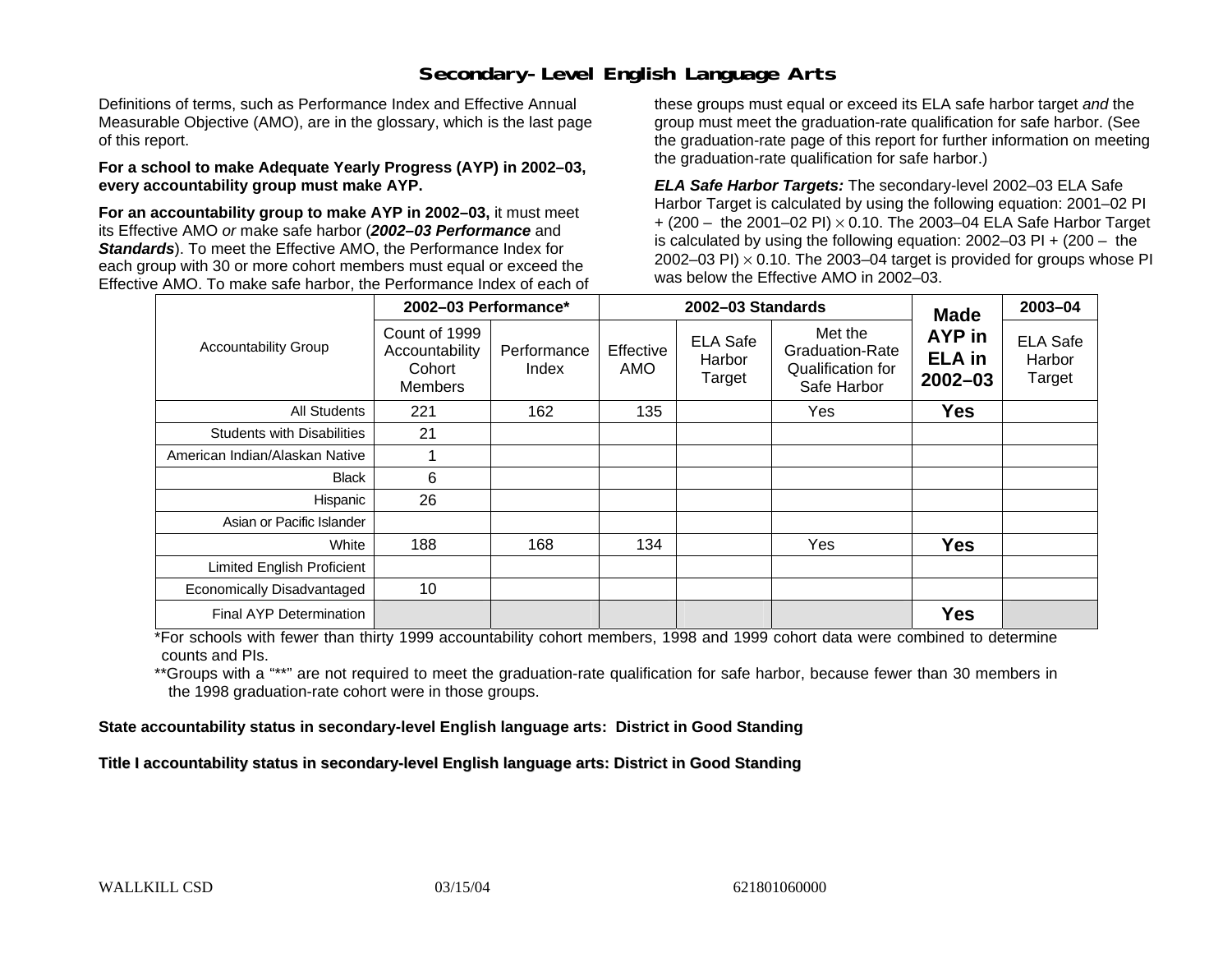### **Secondary-Level Mathematics**

Definitions of terms, such as Performance Index and Effective Annual Measurable Objective (AMO), are in the glossary, which is the last page of this report.

#### **For a school to make Adequate Yearly Progress (AYP) in 2002–03, every accountability group must make AYP.**

**For an accountability group to make AYP in 2002–03,** it must meet its Effective AMO *or* make safe harbor (*2002–03 Performance* and *Standards*). To meet the Effective AMO, the Performance Index for each group with 30 or more cohort members must equal or exceed the Effective AMO. To make safe harbor, the Performance Index of each of these groups must equal or exceed its math safe harbor target *and* the group must meet the graduation-rate qualification for safe harbor. (See the graduation-rate page of this report for further information on meeting the graduation-rate qualification for safe harbor.)

*Math Safe Harbor Targets:* The secondary-level 2002–03 Math Safe Harbor Target is calculated by using the following equation: 2001–02 PI + (200 – the 2001–02 PI) × 0.10. The 2003–04 Math Safe Harbor Target is calculated by using the following equation: 2002–03 PI + (200  $-$  the 2002–03 PI)  $\times$  0.10. The 2003–04 target is provided for groups whose PI was below the Effective AMO in 2002–03.

|                                   | 2002-03 Performance*                                        |                      |                  | 2002-03 Standards                    | <b>Made</b>                                                           | 2003-04                                 |                               |
|-----------------------------------|-------------------------------------------------------------|----------------------|------------------|--------------------------------------|-----------------------------------------------------------------------|-----------------------------------------|-------------------------------|
| <b>Accountability Group</b>       | Count of 1999<br>Accountability<br>Cohort<br><b>Members</b> | Performance<br>Index | Effective<br>AMO | <b>Math Safe</b><br>Harbor<br>Target | Met the<br><b>Graduation-Rate</b><br>Qualification for<br>Safe Harbor | AYP in<br><b>Math in</b><br>$2002 - 03$ | Math Safe<br>Harbor<br>Target |
| <b>All Students</b>               | 221                                                         | 175                  | 125              |                                      | Yes                                                                   | <b>Yes</b>                              |                               |
| <b>Students with Disabilities</b> | 21                                                          |                      |                  |                                      |                                                                       |                                         |                               |
| American Indian/Alaskan Native    |                                                             |                      |                  |                                      |                                                                       |                                         |                               |
| <b>Black</b>                      | 6                                                           |                      |                  |                                      |                                                                       |                                         |                               |
| Hispanic                          | 26                                                          |                      |                  |                                      |                                                                       |                                         |                               |
| Asian or Pacific Islander         |                                                             |                      |                  |                                      |                                                                       |                                         |                               |
| White                             | 188                                                         | 180                  | 124              |                                      | Yes                                                                   | <b>Yes</b>                              |                               |
| Limited English Proficient        |                                                             |                      |                  |                                      |                                                                       |                                         |                               |
| Economically Disadvantaged        | 10                                                          |                      |                  |                                      |                                                                       |                                         |                               |
| Final AYP Determination           |                                                             |                      |                  |                                      |                                                                       | <b>Yes</b>                              |                               |

\*For schools with fewer than thirty 1999 accountability cohort members, 1998 and 1999 cohort data were combined to determine counts and PIs.

\*\*Groups with a "\*\*" are not required to meet the graduation-rate qualification for safe harbor, because fewer than 30 members in the 1998 graduation-rate cohort were in those groups.

**State accountability status in secondary-level mathematics: District in Good Standing** 

Title I accountability status in secondary-level mathematics: District in Good Standing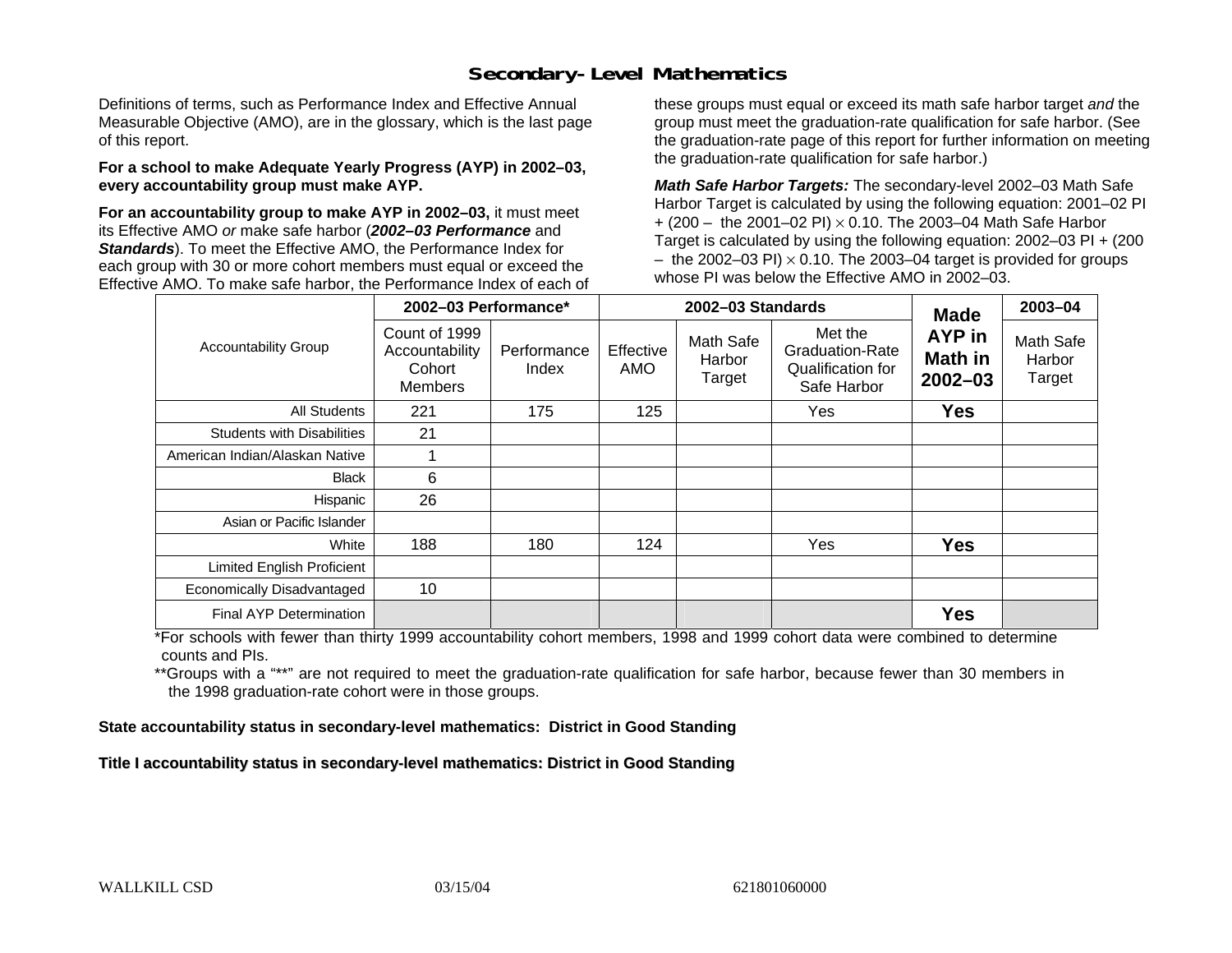### **Graduation Rate**

Definitions of terms, such as Progress Target and Adequate Yearly Progress (AYP), are in the glossary, which is the last page of this report.

*Made AYP in Graduation Rate in 2002–03:* For a school to make AYP in graduation rate, the Percent Earning a Local Diploma by August 31, 2002 for the "All Students" group must equal or exceed the Graduation-Rate Standard or the Graduation-Rate Progress Target.

*Qualification for Safe Harbor in Secondary-Level ELA and Math:* For an accountability group to be considered Qualified for Safe Harbor in Secondary-Level ELA and Math, the Percent Earning a Local Diploma

by August 31, 2002 must equal or exceed the Graduation-Rate Standard or the Graduation-Rate Progress Target for that group.

*Graduation-Rate Progress Targets:* The 2002–03 Graduation-Rate Progress Target is calculated by adding one point to the Percent Earning a Local Diploma by June 30, 2002. The 2003–04 Graduation-Rate Target is calculated by adding one point to the Percent Earning a Local Diploma by August 31, 2002. This target is provided for each group whose Percent Earning a Local Diploma by August 31, 2002 is below the Graduation-Rate Standard in 2002–03. Groups with fewer than 30 cohort members are not subject to this criterion.

|                                   |                                                                         | 2002-03 Performance                                      |                                 | 2002-03 Standards                         |                                                                      | 2002-03                                                                   | 2003-04                                   |
|-----------------------------------|-------------------------------------------------------------------------|----------------------------------------------------------|---------------------------------|-------------------------------------------|----------------------------------------------------------------------|---------------------------------------------------------------------------|-------------------------------------------|
| <b>Accountability Group</b>       | Count of<br>1998<br>Graduation-<br><b>Rate Cohort</b><br><b>Members</b> | Percent Earning a<br>Local Diploma by<br>August 31, 2002 | Graduation-<br>Rate<br>Standard | Graduation-<br>Rate<br>Progress<br>Target | <b>Made AYP</b><br>in<br><b>Graduation</b><br>Rate in<br>$2002 - 03$ | Qualified<br>for Safe<br>Harbor in<br>Secondary-<br>Level ELA<br>and Math | Graduation-<br>Rate<br>Progress<br>Target |
| All Students                      | 227                                                                     | 85                                                       | 55                              |                                           | Yes                                                                  | Yes                                                                       |                                           |
| <b>Students with Disabilities</b> | 27                                                                      |                                                          |                                 |                                           |                                                                      |                                                                           |                                           |
| American Indian/Alaskan Native    |                                                                         |                                                          |                                 |                                           |                                                                      |                                                                           |                                           |
| <b>Black</b>                      | 12                                                                      |                                                          |                                 |                                           |                                                                      |                                                                           |                                           |
| Hispanic                          | 26                                                                      |                                                          |                                 |                                           |                                                                      |                                                                           |                                           |
| Asian or Pacific Islander         |                                                                         |                                                          |                                 |                                           |                                                                      |                                                                           |                                           |
| White                             | 189                                                                     | 86                                                       | 55                              |                                           |                                                                      | Yes                                                                       |                                           |
| Limited English Proficient        |                                                                         |                                                          |                                 |                                           |                                                                      |                                                                           |                                           |
| Economically Disadvantaged        | 48                                                                      | 79                                                       | 55                              |                                           |                                                                      | Yes                                                                       |                                           |
| <b>Final AYP Determination</b>    |                                                                         |                                                          |                                 |                                           | Yes                                                                  |                                                                           |                                           |

#### **State accountability status for graduation rate: District in Good Standing**

Title I accountability status for graduation rate: District in Good Standing